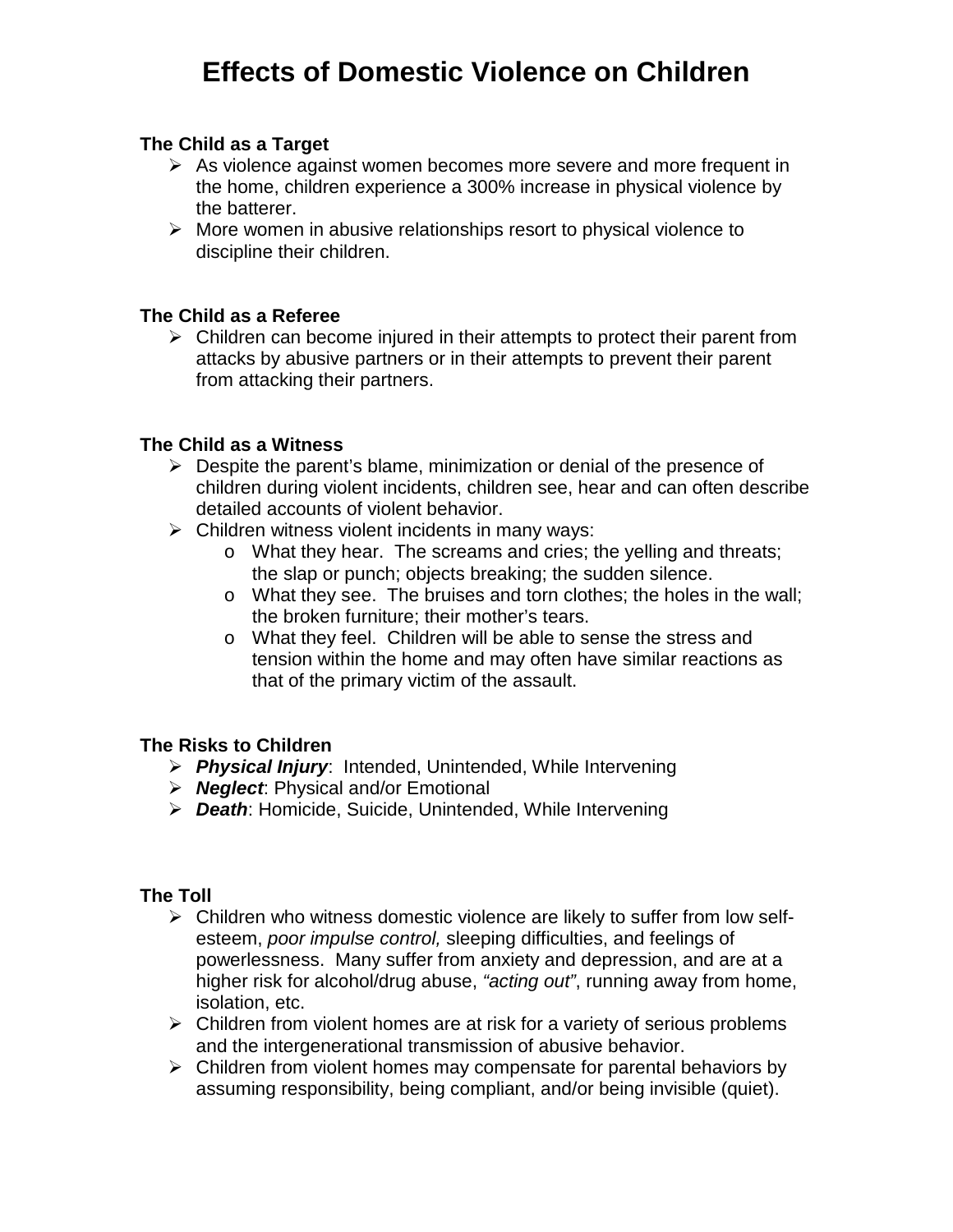# **Effects of Domestic Violence on Children**

# **The Emotional Injury**

- ▶ Psychological Trauma/Scars
- *Post-Traumatic Stress Disorder*
- Low Self-esteem/Self-depreciation
- *Mood Swings*
- *Anxiety*
- *Depression*
- *Anger*
- **≻** Confusion
- $\triangleright$  Instability
- $\triangleright$  Phobias
- $\triangleright$  Distrust of Adults
- *Self-Destructive/Maladaptive Survival Mechanisms*

## **Self-Destructive/Maladaptive Survival Mechanisms**

- $\triangleright$  Behavioral Characteristics
	- o Disruptive
	- o Angry
	- o Defensive
	- o Hostile
	- o Self-Destructive
	- o Agitated
	- o Regressive
	- o Aggressive
	- o Withdrawn
- $\triangleright$  Behavioral Exhibitions
	- o Whining and Crying
	- o Temper Tantrums
	- o Poor Impulse Control
	- o Acting-Out Behaviors
	- o Distrust of Others
	- o Perfectionism
	- o Exaggerated Independence
	- o Control Issues
	- o Lack of Empathy
- $\triangleright$  Physical Ailments
	- o Poor Health/Stress Related Illnesses: Headaches, Ulcers, Stomachaches, Hives, Rashes and other Skin Problems.
	- o Developmental Delays
	- o Learning and Language Problems
	- o Stuttering